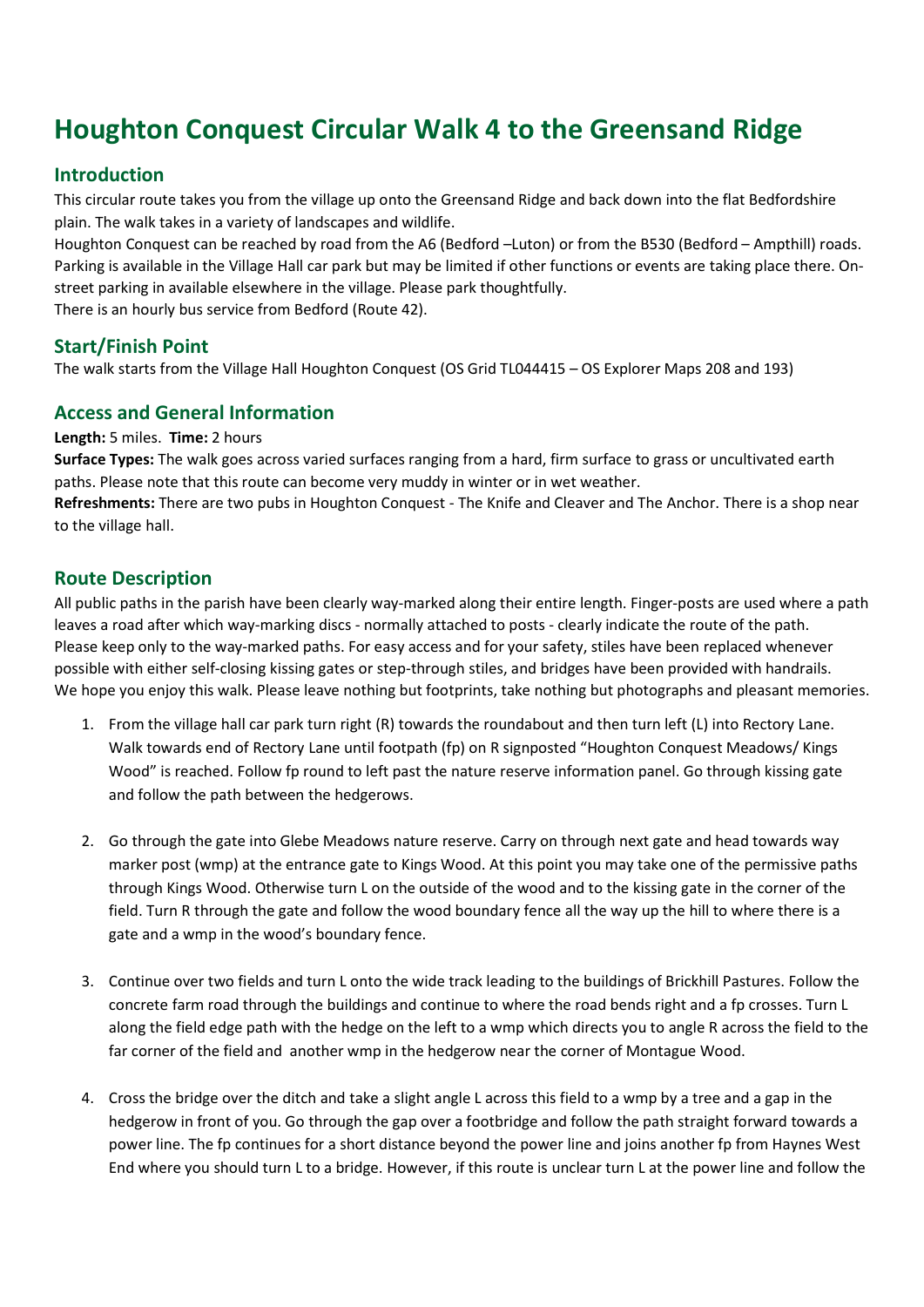hedge line to the bottom of the field then turn R to reach the bridge on the left.

- 5. In 2020 this bridge was broken. To continue the walk go straight ahead along the footpath to join London Lane and turn L (Alternatively cross the bridge(if repaired) by the ford and walk up the slope into West End Farm yard (currently used to store construction machinery). Pass the farm buildings and where the access road turns R turn sharp L through the hedge and go down a steep bank to a footbridge across a ditch. Cross the bridge and follow the footpath across this field towards the furthest electricity pole and pass through a gap in the hedge to a short track which leads out onto London Lane. Turn L).
- 6. Take care of traffic on this narrow lane. As you proceed down the lane pause to take in the view on the R across the Ouse Valley. Follow the lane for some distance down the hill until a sharp right hand bend is reached with the entrance to Bury Farm to the L. From the farm entrance follow the path signposted across the field with the church in view in front of you, passing to the R of an electricity pole and through a gap in the hedge on the far side of the field. Continue with the hedgerow on the L and then onto a path between houses and gardens back to Rectory Lane. Turn R and retrace your steps back to the village hall.

## Features on the Route

#### The Old Rectory

Built in 1724 in the time of Rev. Zachary Grey probably on the site of an old moated farmhouse and still has the best surviving moat in the area. Moated houses were the fashion in the 12th and 13th centuries. There were at least 6 other moated sites in the parish at the time.

#### Kings Wood and Glebe Meadows

Local Nature Reserve and S.S.S.I. (Site of Special Scientific Interest). The wood is an ancient broadleaved woodland, mainly of ash, oak and field maple with some fine hornbeam and lime in the centre. The meadows are 'un-improved pasture' and so contain a wealth of different flowers and grasses.

#### Conquest Bury and London Lane

The Bury Manor, home of the Conquest family for some 20 generations, occupied a site very close to the present Bury Farm buildings in a secluded and sheltered spot set well back from the lane, on rising ground to the south of the settlement to which the family was to give its name.The Manor house was probably built on the site of an earlier building in the early C15th and was of some size and substance. In 1605 the Conquests entertained James I for two nights and it is likely that this quiet lane was, for that short time, an extremely busy road with the Royal entourage, local dignitaries, court messengers to and from London (to say nothing of the inevitable C 17th sightseers) all converging on the Bury. In 1740 the last of the Conquest family left the house and it was let out as a farmhouse until 1856 when the "new" Bury Farm was built. The old manor house was totally demolished, the moats were filled and all trace of its existence disappeared.

#### The Ouse Valley

Pause for a while at the top of London Lane to enjoy the extensive view. Major features which can easily be identified are (starting from the right) the two vast hangars at Cardington originally constructed for the building of huge airships (such as the ill-fated R101). If you spot an "airship" today it will be a barrage balloon used for weather forecasting. Moving left, on the horizon, the white water tower at Ravensden is very obvious. The Pyramid of the leisure complex in Bedford can be picked out with Bedford town stretching westwards towards Kempston. Immediately below you lies Chapel End. To the far left in the middle distance lies Wootton with the woods around Stagsden on the distant skyline beyond.